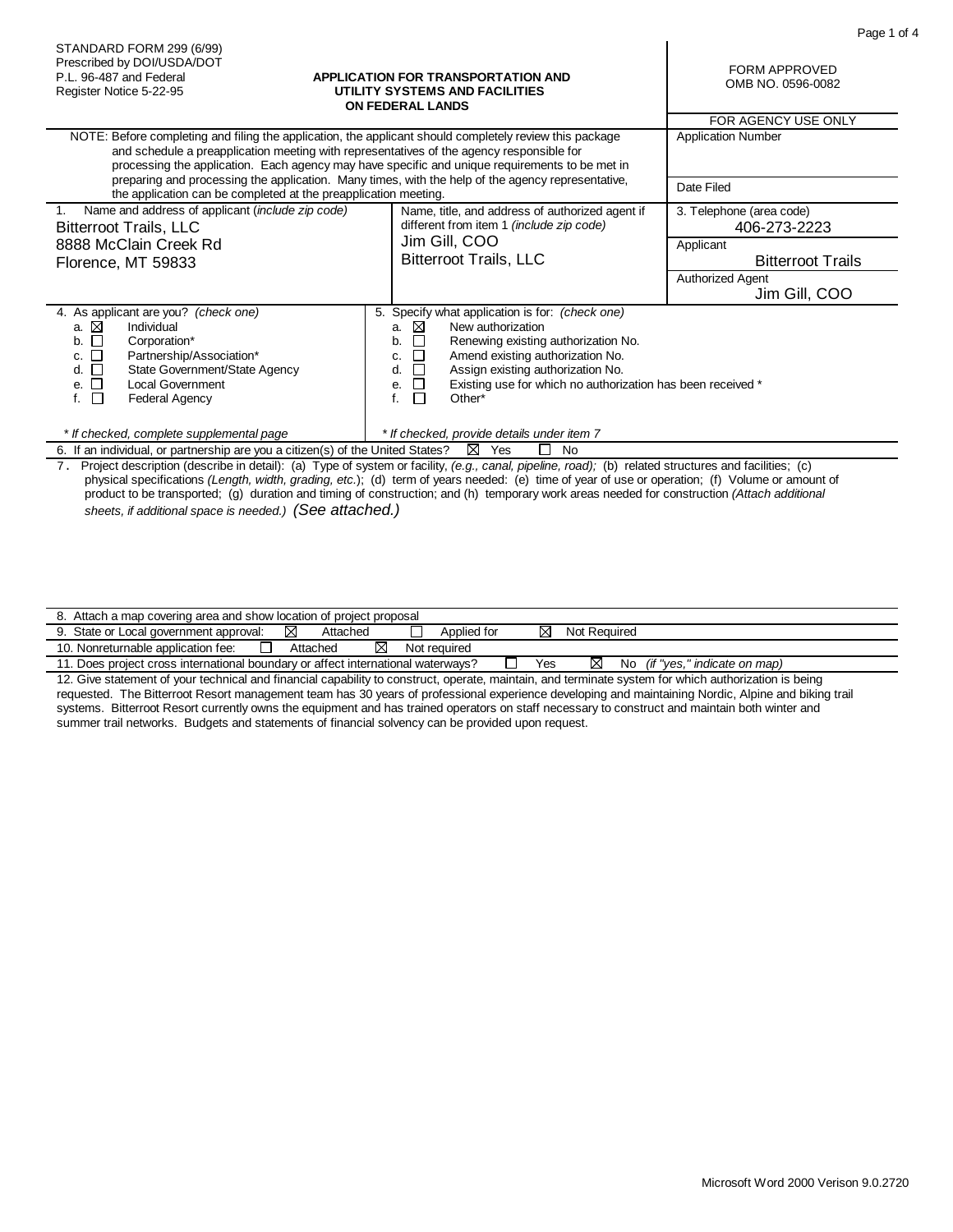13a. Describe other reasonable alternative routes and modes considered. No other trails have been considered at this time.

 b. Why were these alternatives not selected? N/A

 c. Give explanation as to why it is necessary to cross Federal Lands. Federal land is needed because this is where the most reliable snowpack for recreation exists.

14. List authorizations and pending applications filed for similar projects which may provide information to the authorizing agency. *(Specify number, date, code, or name) There are currently 134 permitted ski areas "projects" on Forest Service land.*

15. Provide statement of need for project, including the economic feasibility and items such as: (a) cost of proposal (construction, operation, and maintenance); (b) estimated cost of next best alternative; and (c) expected public benefits. See attached

16. Describe probable effects on the population in the area, including the social and economic aspects, and the rural lifestyles. See attached

17. Describe likely environmental effects that the proposed project will have on: (a) air quality; (b) visual impact; (c) surface and ground water quality and quantity; (d) the control or structural change on any stream or other body of water; (e) existing noise levels; and (f) the surface of the land, including vegetation, permafrost, soil, and soil stability. See attached

18. Describe the probable effects that the proposed project will have on (a) populations of fish, plantlife, wildlife, and marine life, including threatened and endangered species; and (b) marine mammals, including hunting, capturing, collecting, or killing these animals. The probable effects are to be determined during the EIS process.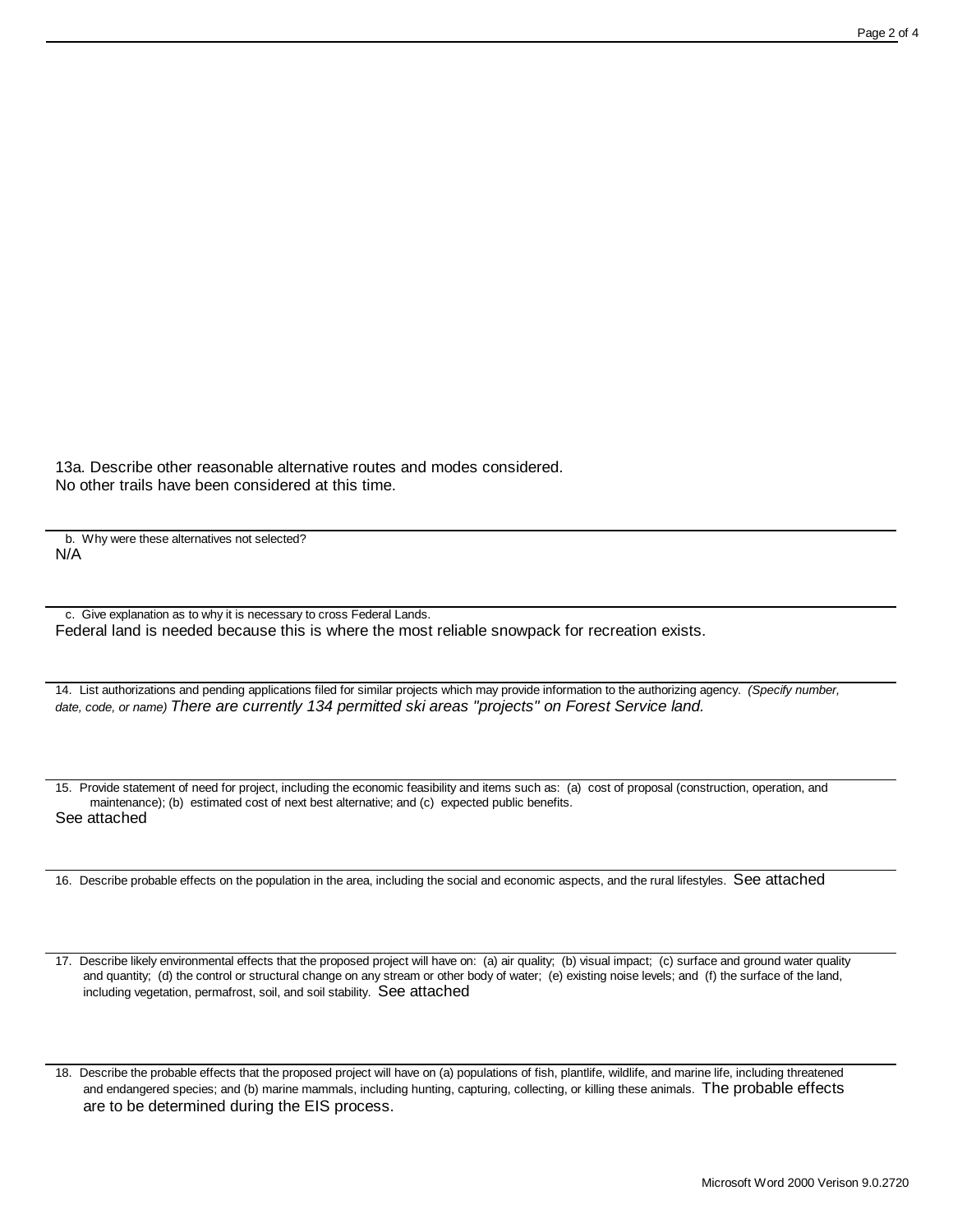19. State whether any hazardous material, as defined in this paragraph, will be used, produced, transported or stored on or within the right-of-way or any of the right-of-way facilities, or used in the construction, operation, maintenance or termination of the right-of-way or any of its facilities. "Hazardous material" means any substance, pollutant or contaminant that is listed as hazardous under the Comprehensive Environmental Response, Compensation, and Liability Act of 1980, as amended, 42 U.S.C. 9601 et seq., and its regulations. The definition of hazardous substances under CERCLA includes any "hazardous waste" as defined in the Resource Conservation and Recovery Act of 1976 (RCRA), as amended, 42 U.S.C. 6901 et seq., and its regulations. The term hazardous materials also includes any nuclear or byproduct material as defined by the Atomic Energy Act of 1954, as amended, 42 U.S.C. 2011 et seq. The term does not include petroleum, including crude oil or any fraction thereof that is not otherwise specifically listed or designated as a hazardous substance under CERCIA Section 101(14), 42 U.S.C. 9601(14), nor does the term include natural gas. No hazardous material will be used, produced, transported, or stored on Federal land.

20. Name all the Department(s)/Agency(ies) where this application is being filed. United States Forest Service

I HEREBY CERTIFY, That I am of legal age and authorized to do business in the State and that I have personally examined the information contained in the application and believe that the information submitted is correct to the best of my knowledge.

Signature of Applicant Date Date Contract Contract Date Date

Title 18, U.S.C. Section 1001, makes it a crime for any person knowingly and willfully to make to any department or agency of the United States any false, fictitious, or fraudulent statements or representations as to any matter within its jurisdiction.

> GENERAL INFORMATION *ALASKA NATIONAL INTEREST LANDS*

This application will be used when applying for a right-of-way, permit, license, lease, or certificate for the use of Federal lands which lie within conservation system units and National Recreation or Conservation Areas as defined in the Alaska National Interest lands Conservation Act. Conservation system units include the National Park System, National Wildlife Refuge System, National Wild and Scenic Rivers System, National Trails System, National Wilderness Preservation System, and National Forest Monuments.

Transportation and utility systems and facility uses for which the application may be used are:

1. Canals, ditches, flumes, laterals, pipes, pipelines, tunnels, and other systems for the transportation of water.

2. Pipelines and other systems for the transportation of liquids other than water, including oil, natural gas, synthetic liquid and gaseous fuels, and any refined product produced therefrom.

3. Pipelines, slurry and emulsion systems, and conveyor belts for transportation of solid materials.

4. Systems for the transmission and distribution of electric energy.

5. Systems for transmission or reception of radio, television, telephone, telegraph, and other electronic signals, and other means of communications.

6. Improved right-of-way for snow machines, air cushion vehicles, and allterrain vehicles.

7. Roads, highways, railroads, tunnels, tramways, airports, landing strips, docks, and other systems of general transportation.

This application must be filed simultaneously with each Federal department or agency requiring authorization to establish and operate your proposal.

 Department of Transportation Federal Aviation Administration Alaska Region AAL-4, 222 West 7th Ave., Box 14 Anchorage, Alaska 99513-7587 Telephone: (907) 271-5285

NOTE - The Department of Transportation has established the above central filing point for agencies within that Department. Affected agencies are: Federal Aviation Administration (FAA), Coast Guard (USCG), Federal Highway Administration (FHWA), Federal Railroad Administration (FRA).

OTHER THAN ALASKA NATIONAL INTEREST LANDS

Use of this form is not limited to National Interest Conservation Lands of Alaska.

Individual department/agencies may authorize the use of this form by applicants for transportation and utility systems and facilities on other Federal lands outside those areas described above.

For proposals located outside of Alaska, applications will be filed at the local agency office or at a location specified by the responsible Federal agency.

## SPECIFIC INSTRUCTIONS

*(Items not listed are self-explanatory)*

- 7 Attach preliminary site and facility construction plans. The responsible agency will provide instructions whenever specific plans are required.
- 8 Generally, the map must show the section(s), township(s), and range(s) within which the project is to be located. Show the proposed location of the project on the map as accurately as possible. Some agencies require detailed survey maps. The responsible agency will provide additional instructions.
- 9, 10, and 12 The responsible agency will provide additional instructions.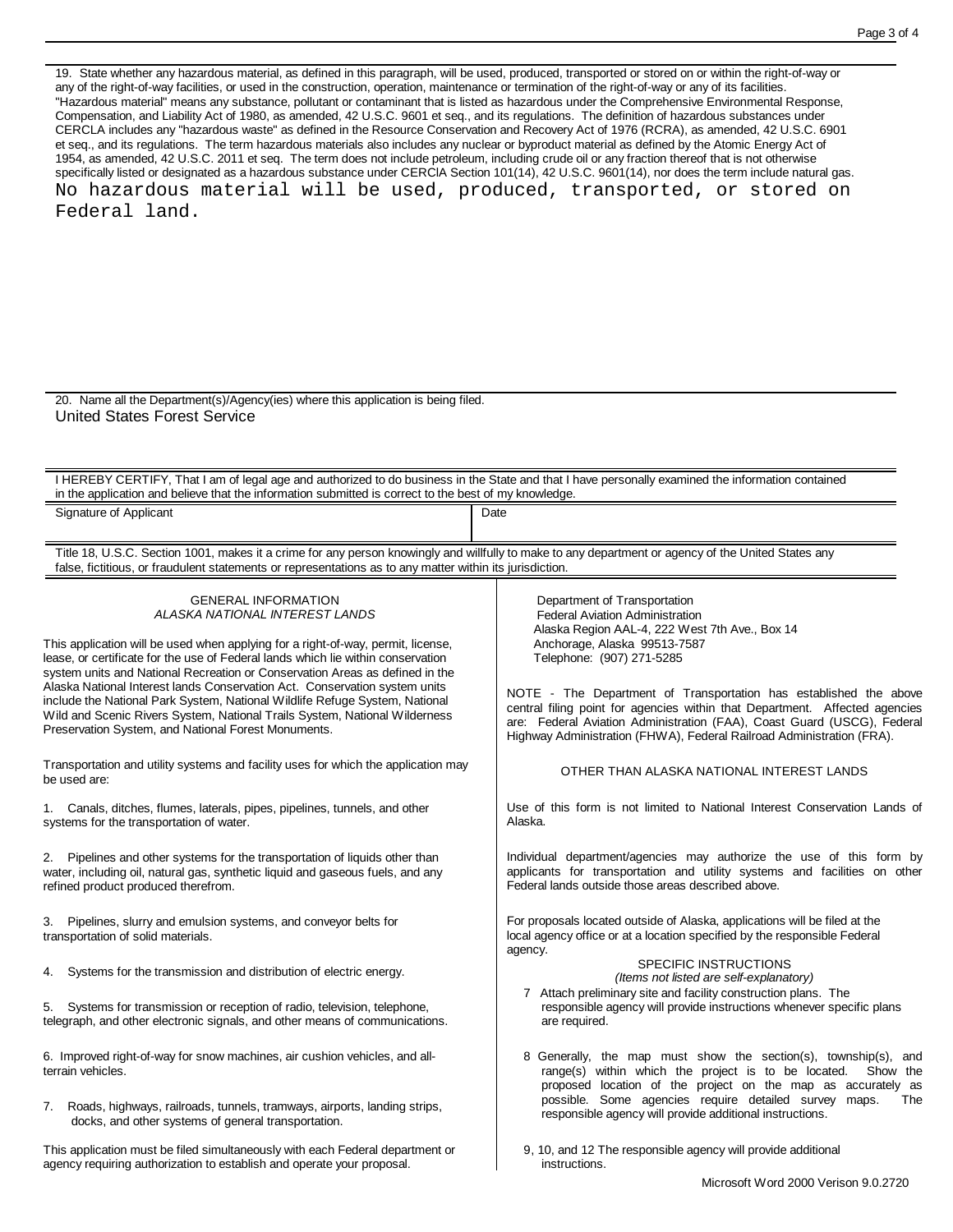In Alaska, the following agencies will help the applicant file an application and identify the other agencies the applicant should contact and possibly file with:

 Department of Agriculture Regional Forester, Forest Service (USFS) Federal Office Building, P.O. Box 21628 Juneau, Alaska 99802-1628 Telephone: (907) 586-7847 *(or a local Forest Service Office)*

 Department of the Interior Bureau of Indian Affairs (BIA) Juneau Area Office Federal Building Annex 9109 Mendenhall Mall Road, Suite 5 Juneau, Alaska 99802 Telephone: (907) 586-7177

 Department of the Interior Bureau of Land Management 222 West 7th Avenue P.O. Box 13 Anchorage, Alaska 99513-7599 Telephone: (907) 271-5477 (or a local BLM Office)

U.S. Fish & Wildlife Service (FWS) National Park Service (NPA)<br>Office of the Regional Director Alaska Regional Office, Office of the Regional Director<br>1011 East Tudor Road Anchorage, Alaska 99503 Anchorage, Alaska 99502-2892 Telephone: (907) 786-3440 Telephone: (907) 786-3440

2225 Gambell St., Rm. 107

Note - Filings with any Interior agency may be filed with any office noted above or with the Office of the Secretary of the Interior, Regional Environmental Office,r P.O. Box 120, 1675 C Street, Anchorage, Alaska 9513.

 13 Providing information on alternate routes and modes in as much detail as possible, discussing why certain routes or modes were rejected and why it is necessary to cross Federal lands will assist the agency(ies) in processing your application and reaching a final decision. Include only reasonable alternate routes and modes as related to current technology and economics.

14 The responsible agency will provide instructions.

- 15 Generally, a simple statement of the purpose of the proposal will be sufficient. However, major proposals located in critical or sensitive areas may require a full analysis with additional specific information. The responsible agency will provide additional instructions.
- 16 through 19 Providing this information is as much detail as possible will assist the Federal agency(ies) in processing the application and reaching a decision. When completing these items, you should use a sound judgment in furnishing relevant information. Fore example, if the project is not near a stream or other body of water, do not address this subject. The responsible agency will provide additional instructions.

Application must be signed by the applicant or applicant's authorized representative.

EFFECT OF NOT PROVIDING INFORMATION: Disclosure of the information is voluntary. If all the information is not provided, the application may be rejected.

DATA COLLECTION STATEMENT The Federal agencies collect this information from applicants requesting right-of-way, permit, license, lease, or certification for the use of Federal lands. The Federal agencies use this information to evaluate the applicant's proposal. The public is obligated to submit this form if they wish to obtain permission to use Federal lands.

| <b>SUPPLEMENTAL</b>                                                                                                                                                                                                                                                                                                                                                                                                                                                                                                                                                                                                                                                                                |                                          |        |
|----------------------------------------------------------------------------------------------------------------------------------------------------------------------------------------------------------------------------------------------------------------------------------------------------------------------------------------------------------------------------------------------------------------------------------------------------------------------------------------------------------------------------------------------------------------------------------------------------------------------------------------------------------------------------------------------------|------------------------------------------|--------|
| IOTE: The responsible agency(ies) will provide instructions                                                                                                                                                                                                                                                                                                                                                                                                                                                                                                                                                                                                                                        | <b>CHECK APPROPRIATE</b><br><b>BLOCK</b> |        |
| I - PRIVATE CORPORATIONS                                                                                                                                                                                                                                                                                                                                                                                                                                                                                                                                                                                                                                                                           | <b>ATTACHED</b>                          | FILED* |
| Articles of Incorporation                                                                                                                                                                                                                                                                                                                                                                                                                                                                                                                                                                                                                                                                          |                                          |        |
| <b>Corporation Bylaws</b>                                                                                                                                                                                                                                                                                                                                                                                                                                                                                                                                                                                                                                                                          |                                          |        |
| A certification from the State showing the corporation is in good standing and is entitled to operate within the State                                                                                                                                                                                                                                                                                                                                                                                                                                                                                                                                                                             |                                          |        |
| Copy of resolution authorizing filing                                                                                                                                                                                                                                                                                                                                                                                                                                                                                                                                                                                                                                                              |                                          |        |
| . The name and address of each shareholder owning 3 percent or more of the shares, together with the number and<br>ercentage of any class of voting shares of the entity which such shareholder is authorized to vote and the name and address<br>f each affiliate of the entity together with, in the case of an affiliate controlled by the entity, the number of shares and the<br>ercentage of any class of voting stock of that affiliate owned, directly or indirectly, by that entity, and in the case of an affiliate<br>hich controls that entity, the number of shares and the percentage of any class of voting stock of that entity owned, directly<br>r indirectly, by the affiliate. |                                          |        |
| If application is for an oil or gas pipeline, describe any related right-of-way or temporary use permit applications, and<br>dentify previous applications.                                                                                                                                                                                                                                                                                                                                                                                                                                                                                                                                        |                                          |        |
| If application is for an oil and gas pipeline, identify all Federal lands by agency impacted by proposal.                                                                                                                                                                                                                                                                                                                                                                                                                                                                                                                                                                                          |                                          |        |
| II - PUBLIC CORPORATIONS                                                                                                                                                                                                                                                                                                                                                                                                                                                                                                                                                                                                                                                                           |                                          |        |
| Copy of law forming corporation                                                                                                                                                                                                                                                                                                                                                                                                                                                                                                                                                                                                                                                                    |                                          |        |
| Proof of organization                                                                                                                                                                                                                                                                                                                                                                                                                                                                                                                                                                                                                                                                              |                                          |        |
| Copy of Bylaws                                                                                                                                                                                                                                                                                                                                                                                                                                                                                                                                                                                                                                                                                     |                                          |        |
| Copy of resolution authorizing filing                                                                                                                                                                                                                                                                                                                                                                                                                                                                                                                                                                                                                                                              |                                          |        |
| If application is for an oil or gas pipeline, provide information required by item "I-f" and "I-g" above.                                                                                                                                                                                                                                                                                                                                                                                                                                                                                                                                                                                          |                                          |        |
| III - PARTNERSHIP OR OTHER UNINCORPORATED ENTITY                                                                                                                                                                                                                                                                                                                                                                                                                                                                                                                                                                                                                                                   |                                          |        |
| Articles of association, if any                                                                                                                                                                                                                                                                                                                                                                                                                                                                                                                                                                                                                                                                    |                                          |        |
| If one partner is authorized to sign, resolution authorizing action is                                                                                                                                                                                                                                                                                                                                                                                                                                                                                                                                                                                                                             |                                          |        |
| Name and address of each participant, partner, association, or other                                                                                                                                                                                                                                                                                                                                                                                                                                                                                                                                                                                                                               |                                          |        |